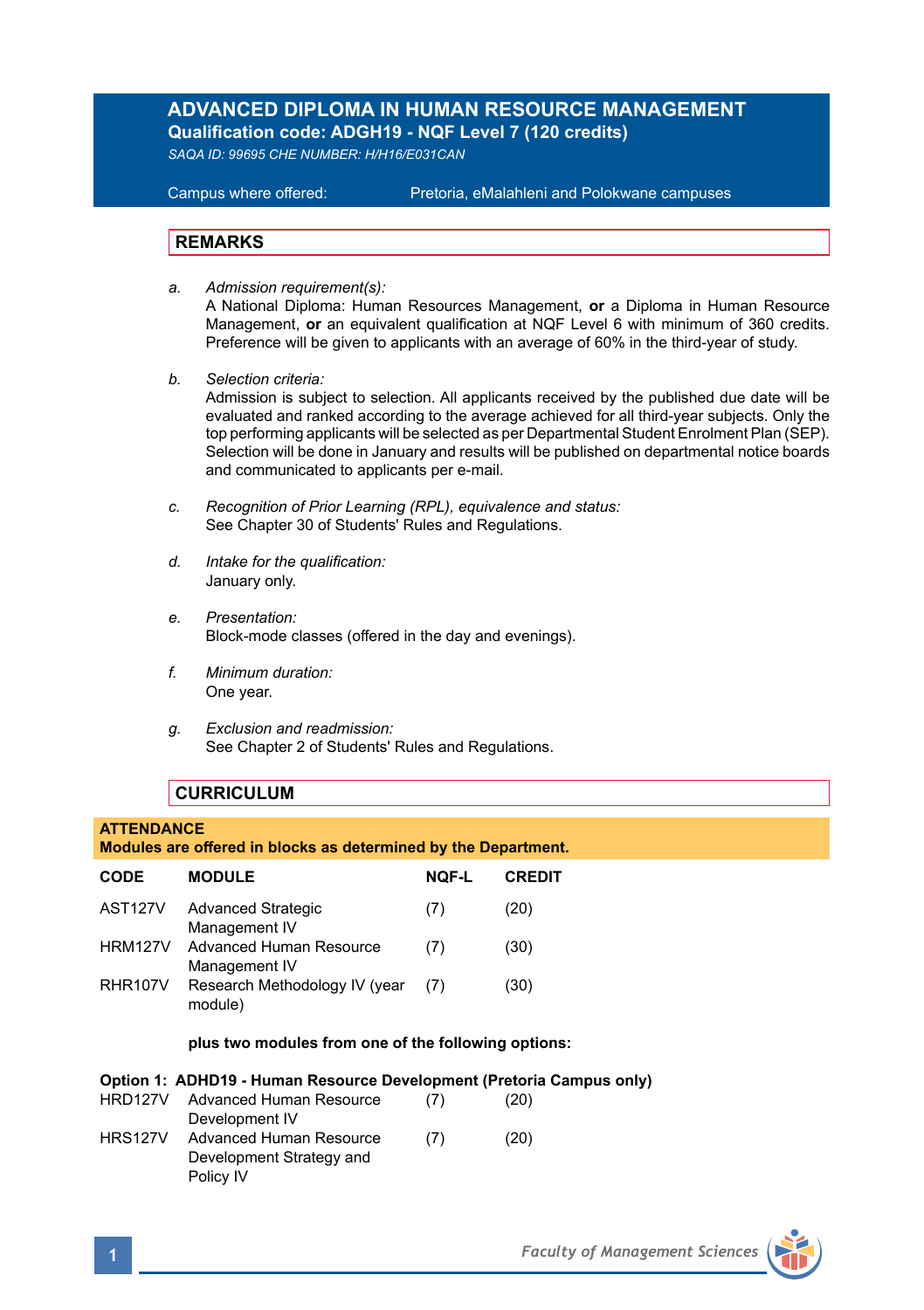#### **Option 2: ADHR19 - Human Resource Management (Pretoria and eMalahleni campuses only)**<br>
UPD1971 - Advanced Universe Peasures  $H = R \cdot 1000$

| <b>HRUIZIV</b> | Auvaliceu Hulliali Resource<br>Development IV                              | $\left( \frac{1}{2} \right)$ | ا ڪا |  |
|----------------|----------------------------------------------------------------------------|------------------------------|------|--|
| LRS127V        | Advanced Labour Relations IV                                               | (7)                          | (20) |  |
|                |                                                                            |                              |      |  |
|                | Option 3: ADLR19 - Labour Relations (Pretoria and Polokwane campuses only) |                              |      |  |
|                | CBN127V Advanced Collective Bargaining (7)<br>and Negotiation IV           |                              | (20) |  |

TOTAL CREDITS FOR THE QUALIFICATION: **120**

# **MODULE INFORMATION (OVERVIEW OF SYLLABUS)**

The syllabus content is subject to change to accommodate industry changes. Please note that a more detailed syllabus is available at the Department or in the study guide that is applicable to a particular module. At time of publication, the syllabus content was defined as follows:

# **A**

### **ADVANCED COLLECTIVE BARGAINING AND NEGOTIATION IV (CBN127V) 1 X 3-HOUR PAPER** *(Module custodian: Department of People Management and Development)*

This module will equip students to differentiate between collective bargaining, trade unionism, worker participation, worker representation and negotiation and to resolve such problems and gain knowledge of the development of the South African collective bargaining system and relate and explain modern collective bargaining challenges. To analyse the nature and role of negotiation and other conflict resolution procedures that are typically applied in South African collective bargaining systems. (Total tuition time: not available)

#### **ADVANCED HUMAN RESOURCE DEVELOPMENT IV (HRD127V) 1 X 3-HOUR PAPER** *(Module custodian: Department of People Management and Development)*

The purpose of the module is to enable students to demonstrate knowledge to manage the entire Human Resources Development process within the organisation, public and private sectors on a local and national context in order to contribute to the achievement of overall business objectives. Students will embark on a specialist career in the field of Human Resource Development through their applied competence in the application of HRD principles, technologies and practices in any organisational context. (Total tuition time: not available)

## **ADVANCED HUMAN RESOURCE DEVELOPMENT STRATEGY 1 X 4-HOUR PAPER (OPEN BOOK) AND POLICY IV (HRS127V)**

# *(Module custodian: Department of People Management and Development)*

The purpose of the module is to enable students to demonstrate and apply integrated knowledge to align the Human Resources Development strategy and policy within organisations on a local and national context in order to contribute to the achievement of their overall business objectives. Students will embark on a specialist career in the field of Human Resource Development through their applied competence in the alignment and application of the National Skills Development Strategy with the overall Human Resource Development strategies in organisations. (Total tuition time: not available)

### **ADVANCED HUMAN RESOURCE MANAGEMENT IV (HRM127V) 1 X 3-HOUR PAPER** *(Module custodian: Department of People Management and Development)*

Increased depth of knowledge of personnel management rather than increased breadth of knowledge, the promotion and development of independent study and thought in the module, improved preparedness in respect of personnel management at a strategic level in the organisation. Display a deeper theoretical knowledge of the context and application of strategic Human Resource Management in the modern organisation including relevant theories, models and practical application examples. (Total tuition time: not available)